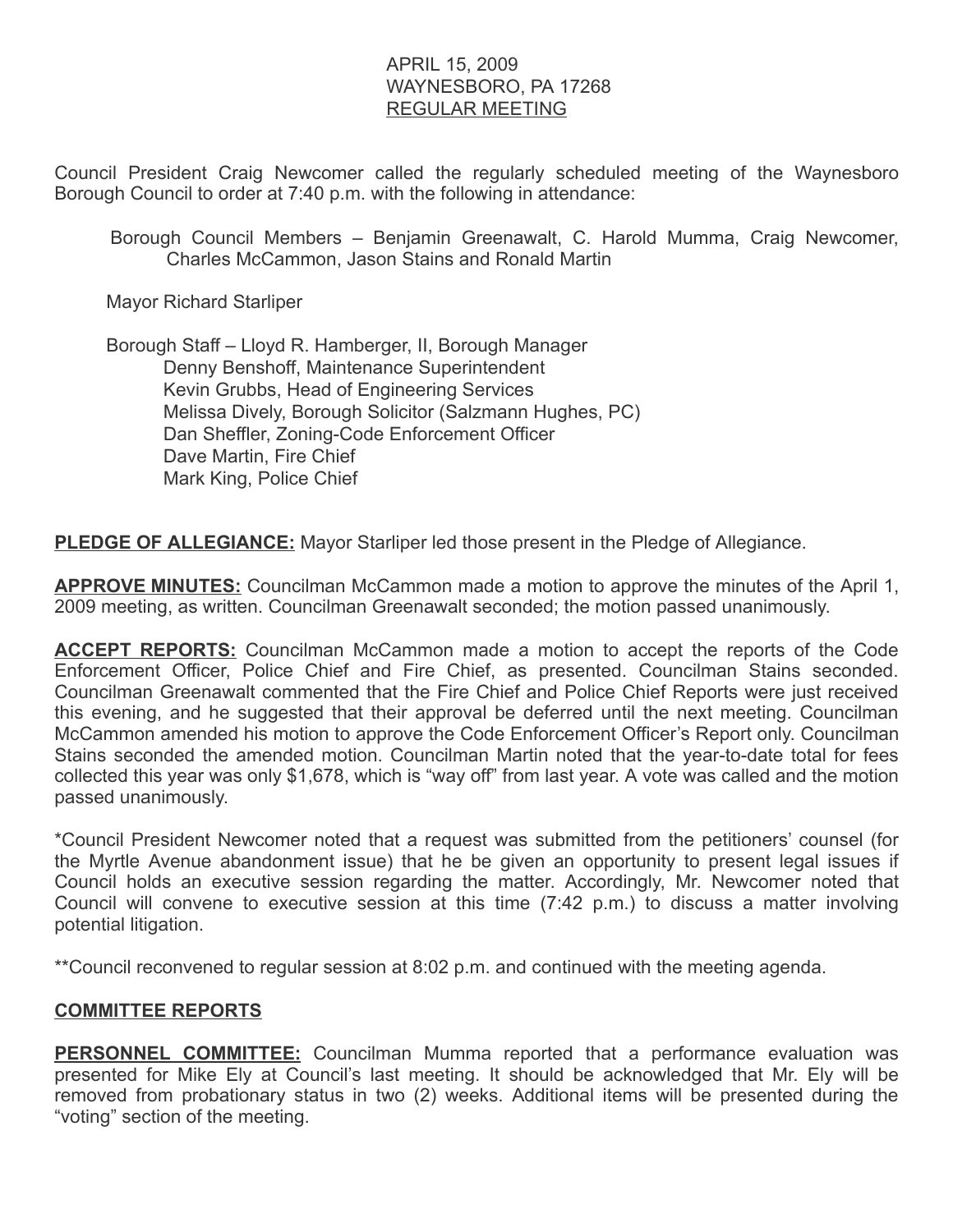**PROPERTY AND PUBLIC SAFETY COMMITTEE:** Councilman McCammon reported that he visited the golf course the previous day and observed that the retaining wall there is falling down. He asked if there were plans to repair it. Denny Benshoff presented his recommendation that the wall be removed and the banks sloped. It was suggested that the staff meet with the Property Committee to review the matter and report back at Council's next meeting. Mr. McCammon added that the ceiling fans in the restrooms are loose, and those should be taken care of.

# **STREET COMMITTEE:** No report.

**INTERGOVERNMENTAL COMMITTEE:** Councilman Stains reported that Comcast has made changes to the PBS stations in their line-up.

**DOWNTOWN REVITALIZATION COMMITTEE:** President Newcomer reported that "things are moving right along" with the downtown revitalization, and they will be moving forward with the Square and sidewalk projects. Mr. Hamberger mentioned that he has pictures on his computer of the brick sidewalks in New Cumberland and Lock Haven, if Council wishes to see those.

Councilman Martin noted he was delighted to read the newspaper article regarding a new restaurant coming to the building at the corner of Potomac/Main Streets. He wished them much success.

FINANCE COMMITTEE: Councilman Greenawalt reported that real estate transfer taxes are down, but "everything else is in-line", and he recommended that no vacancies be filled "until they proceed along a little further". Mr. Hamberger added that some capital expenses will also be reduced, and Denny Benshoff will provide a report on that matter later in the meeting.

### **MAYOR'S REPORT:** No report.

#### **SOLICITOR'S REPORT:** No report.

## PUBLIC COMMENT - ITEMS ON AGENDA: None.

VOTING ON ITEMS FROM COMMITTEE REPORTS: Councilman Mumma noted that he has received a recommendation from the Mayor and Police Chief regarding a temporary appointment for Stu Hannah to the position of acting Corporal, effective April 26<sup>th</sup>, at the rate of \$23.87, until a new appointment is made. Mr. Mumma made a motion as such. Councilman Stains seconded. Councilman Martin questioned if Officer Hannah is qualified for the Corporal's position; and Mayor Starliper confirmed that he is on the current civil service list for the position and was interviewed for it previously. A vote was called and the motion passed unanimously.

Councilman Mumma made a motion to hire the following individuals as Cashiers for Northside Pool – Emily Blair, Erica Compher and Abigail Schuler. Councilman Stains seconded; the motion passed unanimously.

Councilman Mumma made a motion to approve the hiring of the following individuals as Lifeguards for Northside Pool – Taylor Lind, Stephanie Wible, Sean Sheldrake, Rachel Schuler, Kegan Crider, Hannah Masters and Amanda Chamberlain. Councilman Stains seconded. Councilman Martin asked if these individuals are all certified. Mr. Hamberger confirmed that they do not work until the Borough has been provided with proof of their certifications.

Councilman Mumma made a motion to hire Jared Mummert as an Assistant Pool Manager for the 2009 season. Councilman Stains seconded; the motion passed unanimously.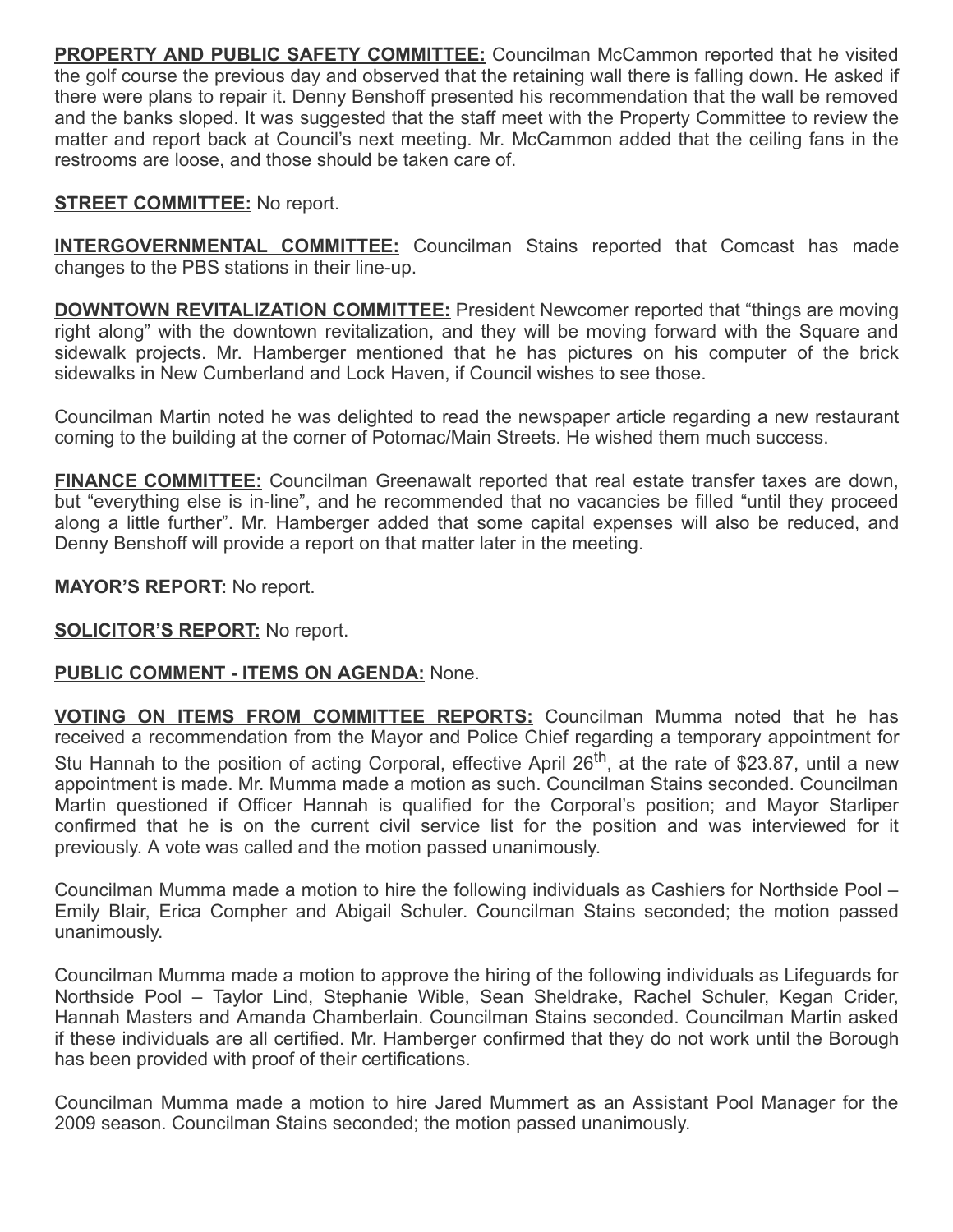Councilman Mumma noted that Denny Benshoff is recommending hiring two (2) individuals as summer help for the Maintenance Department, both of whom worked for the Borough last summer – Brenten Knott and Zachary Whittington. Councilman Stains seconded. Councilman Martin questioned what duties they will perform; and Mr. Benshoff stated they will mow/trim alleys and curbs, paint crosswalks, and will also fill-in at the park(s). A vote was called and the motion passed unanimously.

Councilman Mumma made a motion to abolish the position of part-time Secretary in the Fire Department, based on Fire Chief Martin's recommendation. He explained that the position entails 20 hours/week, but the Chief (and his remaining staff) can handle much of her work. Mr. Martin has discussed the matter with the current employee, and her last day will be Friday, April 17<sup>th</sup>. Councilman Greenawalt seconded; the motion passed unanimously.

### UNFINISHED BUSINESS

CONSIDERATION OF ORDINANCE RE: VACATING A PORTION OF MYRTLE AVENUE FROM E. **THIRD STREET TO E. FOURTH STREET:** Councilman Martin made a motion to table the issue at the present time, as the matter is under legal investigation. Councilman McCammon seconded; the motion passed unanimously.

CONSIDERATION OF AMENDED "SIDEWALK ORDINANCE": Kevin Grubbs reported on the following –

- March 18, 2009 Borough Council reviewed the revised amendment to Ordinance #588 and approved the advertisement of said ordinance for consideration by Borough Council for adoption at the April 15, 2009 Council meeting.
- March 26, 2009 Due to the size of the amended ordinance (15 pages), the Borough Solicitor prepared a "Summary" of the ordinance for advertisement purposes.
- April 1, 2009 The Borough Solicitor informed Borough Council of the ordinance summary, which was approved by Council.
- April 6, 2009 Advertised the summary of the provisions for the proposed ordinance in The Record Herald newspaper.
- April 15, 2009 Borough Council to consider adoption of the Amendment to Ordinance #588.

Mr. Grubbs added that the proposed ordinance includes design specifications/details for brick sidewalks in the Downtown Business District and remaining districts in the Borough, and brings the entire ordinance up-to-date with current standards.

Councilman McCammon made a motion to approve adoption of the proposed ordinance. Councilman Greenawalt seconded; the motion passed unanimously.

#### ORDINANCE NO. 2009-

AN ORDINANCE AMENDING THE CURB AND SIDEWALK ORDINANCE OF THE BOROUGH OF WAYNESBORO, FRANKLIN COUNTY, PENNSYLVANIA, BY AMENDING ORDINANCE NO. 588, AS AMENDED, REGARDING REGULATING SIDEWALKS AND CURBS: PROVIDING FOR THE REPLACEMENT, REPAIRING, CURBING AND/OR RECURBING OF THE SAME; PROVIDING FOR LINES, GRADES, ROUGH GRADING, MATERIALS AND SPECIFICATIONS REQUIRING MAINTENANCE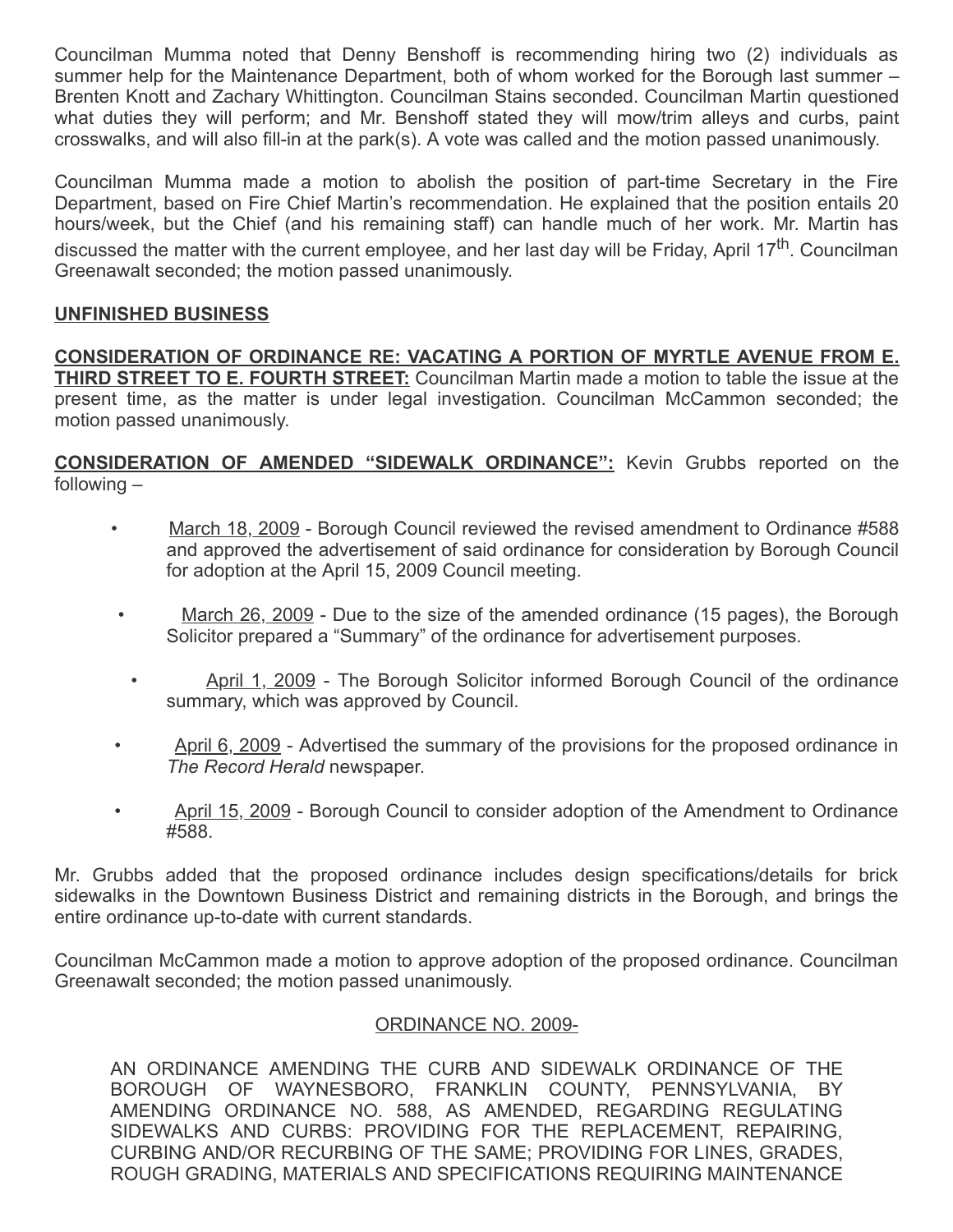IN A SAFE CONDITION; REGULATING CURB STOPS, BASEMENT WELL DOORS, SIDEWALK WATER CONDUCTORS, CURB CUTS, DRIVEWAY ENTRANCES, INTERSECTION RADII, BRICK AND BRICK PAVER SIDEWALKS, TREE OPENINGS IN SIDEWALKS; PROVIDING FOR NOTICE TO REPLACE, REPAIR, CURB, RECURB AND FOR WORK TO BE DONE BY THE BOROUGH AT THE EXPENSE OF THE PROPERTY OWNER; AUTHORIZING ISSUANCES OF STOP WORK ORDERS; DEFINING NUISANCE; PROVIDING PENALTIES AND REPEALER IN THE BOROUGH OF WAYNESBORO.

Complete copy on file at Borough Hall. NEW BUSINESS

**2009 CDBG PROPOSALS:** Mr. Hamberger noted that this item will be deferred until notification is received from the state regarding final allocations.

**AWARD BIDS - DUCTILE IRON PIPE:** Mr. Hamberger noted that the apparent low bidder for ductile iron pipe was Ferguson Waterworks of New Cumberland, PA. As they are a new vendor, the staff is recommending that the bids be awarded subject to their review and final approval of the material to be provided. Councilman McCammon made a motion accordingly. Councilman Greenawalt seconded; the motion passed unanimously.

\*Council President Craig Newcomer recused himself from the meeting at this time.

**REQUEST FOR CDBG FUNDS:** Mr. Hamberger noted that a request was received from Maranatha/Total Person Transportation Housing Program for the use of CDBG funds. Their request was forwarded to Mullin & Lonergan (CDBG consultants); and they indicated that programs for the homeless are fundable. They did request specific information regarding how the monies will be utilized (for salaries, housing, etc.); and Mr. Hamberger requested that an addendum be provided by Maranatha. If Council wishes to proceed, he recommended utilizing some "older" monies (rather than 2009).

Natalie Newcomer (Founder of Maranatha), 31 W. Third Street - Mrs. Newcomer advised that local shelters keep families for only thirty (30) days, but their program provides housing for families with children for up to 24 months. They receive funding from various sources, and need matching funds to provide transitional housing for these individuals. She noted that the homeless population has escalated, and they would like to provide more housing for residents of Waynesboro. She explained that their program began in 1991 – and they provide many educational opportunities (time management, anger management, parenting, support services, drug and alcohol counseling, literacy/tutoring, budgeting/money management, GED classes, job readiness and physical fitness) for the residents, as well as follow-up after they leave the program. These things teach them to be a part of the community. They can also continue to use a food pantry in Chambersburg. Additional services provided are rent payees for individuals on Social Security, a Candle Heart facility in Chambersburg, and foreclosure application/counseling services for Pennsylvania Housing. All monies requested will be used in Waynesboro.

Mrs. Newcomer noted that they now have three (3) apartments in Waynesboro, and Councilman Martin questioned if they are all filled. She replied that two (2) of the apartments are occupied by Waynesboro natives, and one (1) is currently vacant and being "re-done" . Mr. Martin asked for information on other grant monies received by the program. Mrs. Newcomer noted that they receive a total of \$541,714/year and must match 25%. They receive funding from churches, the Stewart Fund, and the Franklin County Commissioners. The Borough of Chambersburg normally donates (in the past, they have given \$9,000, \$14,000 and \$17,000); but their deadline for applications was missed this year. Mrs. Newcomer stated that they are requesting \$15,136 from the Borough of Waynesboro.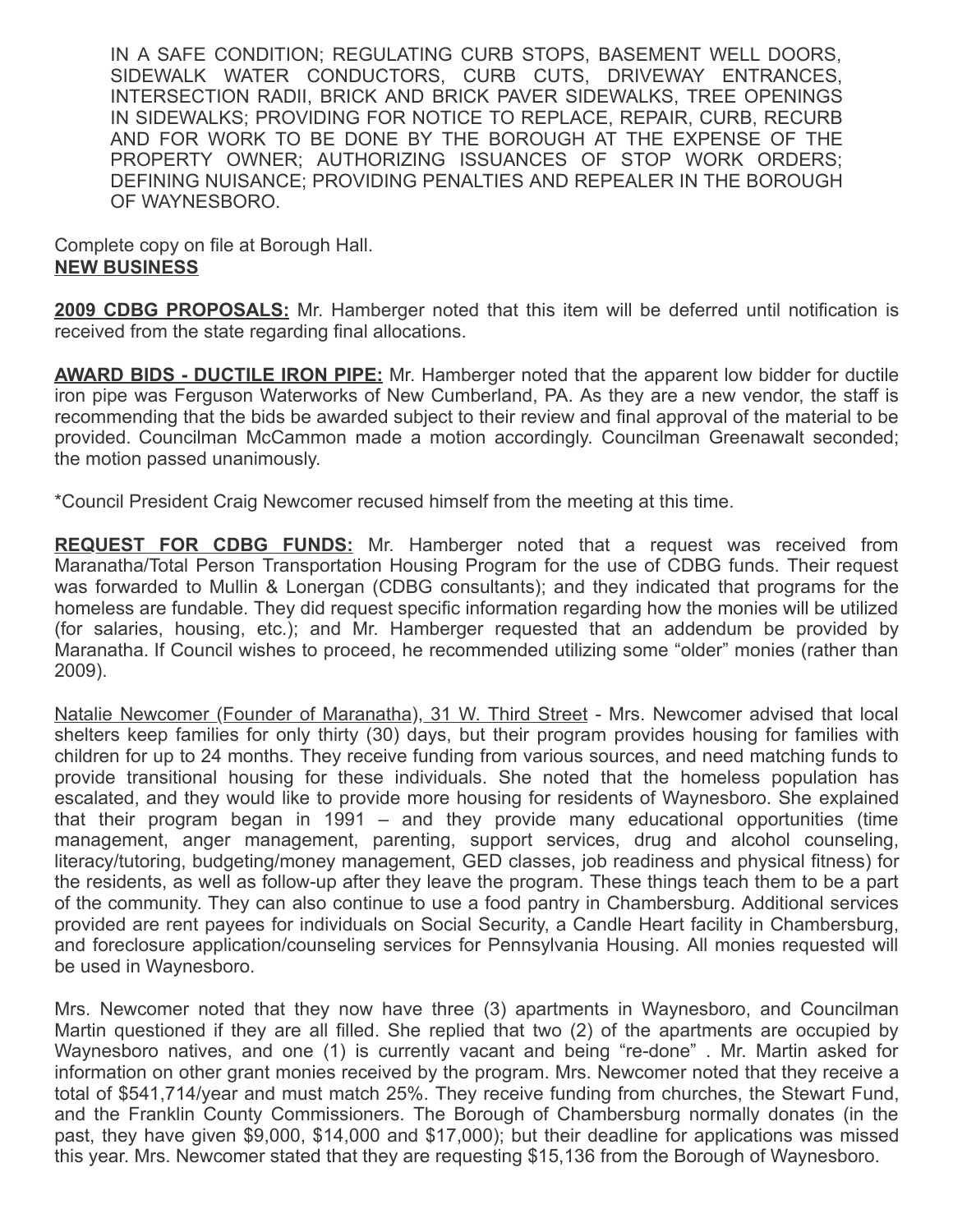Councilman McCammon made a motion to approve the request and Councilman Stains seconded. Councilman Martin commented that he would like more time to consider the matter, and questioned if funding is still available for the New Hope Shelter. Mr. Hamberger stated that that is only a small amount. A vote was called; and the motion passed 3-2 (Councilmen Greenawalt and Martin opposed). The motion passed.

\*Solicitor Dively noted that Craig Newcomer has provided a written recusal for the record. He then returned to the meeting.

INTER-LOCAL AGREEMENT WITH FRANKLIN COUNTY FOR JAG GRANT: Mr. Hamberger noted that Chief King was called away from the meeting for a family emergency. He explained that correspondence had been received indicating that the Police Department would receive funds from the federal government (through the Justice Department) for equipment in the approximate amount of \$15,000. The program requires a joint effort between Chambersburg, Waynesboro and Franklin County; and an Inter-Local Agreement between the parties will need to be executed. The Borough's money will be utilized to purchase a computer for the new police cruiser, a security system recorder for the rear parking lot of the Police Department, and a forensic workstation. Councilman Mumma made a motion to execute the agreement, as presented. Councilman Greenawalt seconded; the motion passed unanimously.

**RESIGNATION OF POLICE OFFICER:** Mayor Starliper read a letter of resignation from Officer Tammy Shank, who is moving out of the area. Her last day of full-time work will be on May 3<sup>rd</sup>, however she would like the opportunity to stay on as a part-time officer. Councilman Martin made a motion to accept Ms. Shank's resignation and request to be retained as a part-time officer. Councilman Mumma seconded; the motion passed unanimously.

**MEMORIAL PARK BOARD PRESENTATION:** Mr. Hamberger noted that Don McBride was planning to attend tonight's meeting, but had to be out-of-town. The item will be placed on Council's agenda for their next meeting.

PRELIMINARY SUBDIVISION PLAN (SAM CAMPBELL): Kevin Grubbs reported that Council members received informational packets about the Planning Commission meeting held on Monday, April 13<sup>th</sup>; and, specifically, about a preliminary subdivision plan for Sam Campbell's proposed five (5) townhouse units at the corner of Mt. Airy Avenue and Locust Street. The plan meets all requirements of the Subdivision/Land Development Ordinance, and has been reviewed by the Franklin County Planning Commission (and sent back from them with no comment).

During review by the Waynesboro Planning Commission, several minor revisions were requested be made to the plans: (1) channel lining details were not legible, (2) details for water services are to be shown, and (3) sanitary sewer laterals and meter pits are to be shown. Discussion was also held regarding a Homeowners' Association. The Planning Commission approved the plans, subject to the aforementioned revisions. Mr. Grubbs noted that these revisions are in the process of being made. As these are preliminary plans, the final plans will be presented to the Waynesboro Planning Commission for review and recommendation at their next meeting; and Council will have an opportunity to vote again on the final plans.

Discussion followed regarding using Locust Street to the rear of the properties. Lee Royer advised that that was discussed when they were proposing ten (10) units; however it is not required for only five (5) units. Mr. Royer added that approval has been received from the Soil & Conservation District; and the requested revisions will be completed in the near future.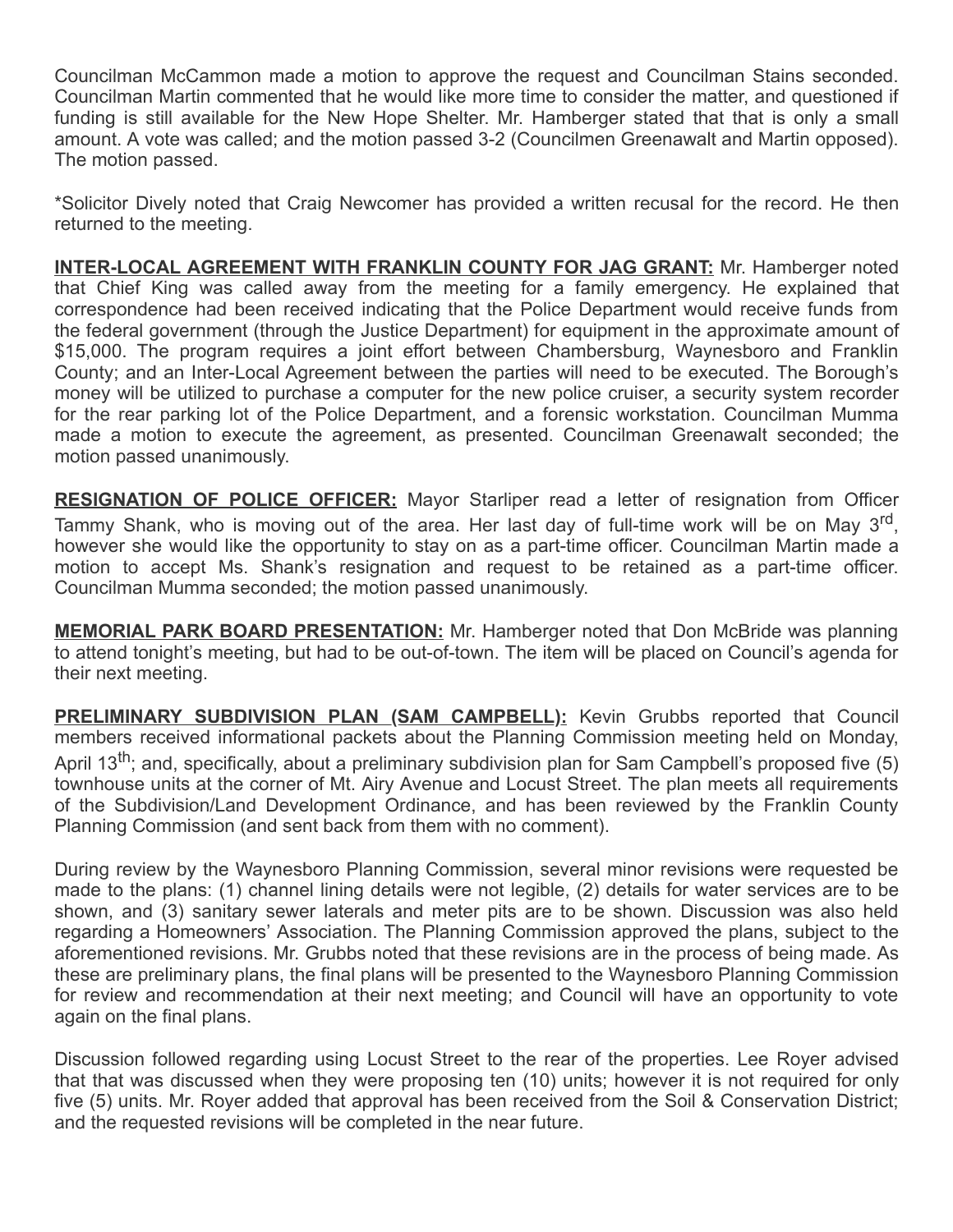Councilman Martin made a motion to approve the Preliminary Subdivision Plan for Sam Campbell, but requested that the developer and surveyor look at utilizing Locust Street for ingress and egress of traffic. Councilman Greenawalt seconded; the motion passed unanimously.

## PUBLIC IN ATTENDANCE - NON-AGENDA ITEMS:

Russ Weikert, Cemetery Avenue - Mr. Weikert noted that there was a meeting between Borough staff and other officials approximately a week ago to discuss the storm drain at his home. He understands that some decisions were made, and he asked for an update on the matter. Mr. Hamberger noted it is his understanding that the Corps of Engineers wants the stream bed to remain at 13'; however, the Borough can do what they want with the banks. Dennis Black Engineering is working on calculations, and they noted that laying back the bank will mean additional encroachment into private property. The outfall must meet a 100-year storm; and in order to do that, the sides need to be changed. When their calculations are complete, they will forward them to the Corp of Engineers for review and consideration. Mr. Weikert also noted that the storm drain under Maple Street is 12' wide, and behind his property is a 12' wide alley (under which the storm drain runs). It was his understanding from that meeting, though, that when the new culvert goes in (and it will need to be more than 12' wide), they will have to go south into his property. He noted concern because when he built a garage 20+ years ago, the building permit would not be issued to him because Lloyd Hamberger stated he had to be 50' away from that storm drain behind the house. Ultimately, the garage was turned sideways on his property. What he is hearing now is that they may take 6-8'... and can the stream legally be moved closer to his house? Kevin Grubbs explained that the 50' was because of a flood zone. Mr. Weikert expressed concern about being informed of their intentions, and Council members assured him that he will be informed to the best of their ability. Kevin Grubbs noted that when the right-of-way agreements were received, their goal was to hold a meeting with all property owners to discuss the matter thoroughly. At the same time, the H2O grant and PENNVEST loans came about and were being worked on in order to have funding for this project. During that time, the next "snag" came through with the Corp of Engineers and DEP. New right-of-way agreements will be prepared once the design is decided on, and a meeting will then be arranged with all property owners affected.

JOINING OF POLICE DEPARTMENTS (BOROUGH OF WAYNESBORO AND WASHINGTON **TOWNSHIP):** Councilman Martin noted that discussion was held at a previous meeting about the possibility of joining police departments with Washington Township; and the Borough Manager suggested that a task force be comprised of both Police Chiefs, Managers, and several members of Council and the Supervisors to discuss the matter. Councilman Martin made a motion to set up task force to explore the possibility of joining the Waynesboro and Washington Township Police Departments. Councilman Greenawalt seconded; the motion passed unanimously.

**STORMWATER MANAGEMENT PLAN - MIKE & SANDRA CERMAK:** Kevin Grubbs presented the plan for the Cermaks' property on E. Second Street, where they plan to put in off-street parking at the rear of their property with a driveway extending around to the alley east of their property. This plan exceeds the 2500 s.f. minimal allowance for new impervious area of blacktop (theirs will be slightly over 3000 s.f.) A Stormwater Management Plan was submitted and reviewed by the Borough's consultant; and the plan was recommended for approval. The plan also meets the Borough's current regulations of the Stormwater Management Ordinance. In addition, the plan was reviewed and recommended for approval by the Waynesboro Planning Commission. Councilman Stains made a motion to approve the proposed Stormwater Management Plan for Mr. and Mrs. Cermak, as presented. Councilman Mumma seconded; the motion passed unanimously.

MEMORANDUM OF UNDERSTANDING - FRANKLIN COUNTY PLANNING COMMISSION: Kevin Grubbs noted that Council was provided with information previously regarding a Memorandum of Understanding with the Franklin County Planning Commission. He noted that Andy Stottlemyer and Mary Ann Shaffer attended the Planning Commission's last meeting to answer questions regarding the matter, the biggest of which was regarding withholding any approvals until the project has received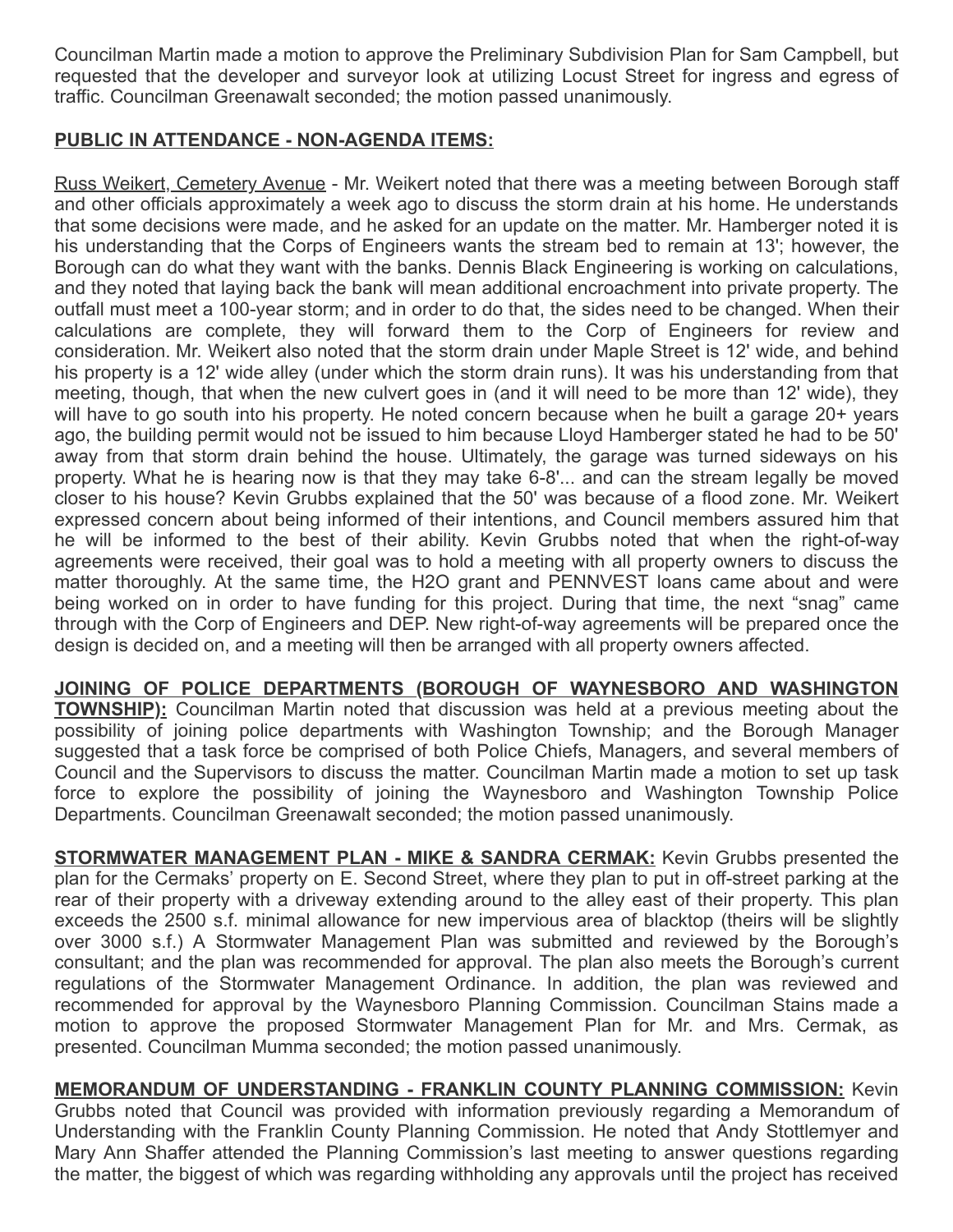Erosion & Sedimentation Plan Control approval by Franklin County. He explained that the majority of developments in the Borough discharge stormwater run-off into our system, and they are not concerned with those. However, they would like for us to hold-off on any stormwater approvals for the exceptions (i.e. Hollengreen, which discharges into a retention basin) until they have done their review of the EMS Plan.

The Waynesboro Planning Commission recommended proceeding with execution of the proposed agreement. Councilman Martin noted he would like to have more time to review the matter, and he questioned how the Borough will benefit by signing this. Mr. Grubbs stated that there is no actual benefit, just the fact that the Borough is working jointly with Franklin County Planning Commission to help control run-off and pollution coming into Pennsylvania.

President Newcomer recommended that the matter be deferred. He announced that a workshop will be held prior to the next Council meeting, and the matter can be discussed at that time. Mr. Grubbs offered to contact Andy Stottlemyer and Mary Ann Shaffer to attend, if possible.

**PENNDOT PERMITS - CENTER SQUARE:** Kevin Grubbs reported that they now have permits inhand from PENNDOT to start work on replacing the storm sewer pipe in Center Square, in conjunction with the Signalization Program and the Square Project. PENNDOT's contractor (J. D. Eckman) has been very cooperative, and noted they will provide as much assistance as possible. Mr. Grubbs commented that this will be a very large project – including 1300 new inlets and 500+ feet of new piping.

Mr. Grubbs noted that the original projected cost for the project was \$130,000; and with the Borough doing much of the needed work in-house, a considerable savings (approximately \$41,311) will be seen. Additional savings will be seen in state bid pricing for concrete piping. He added that he would like to proceed on this project as soon as possible.

Mr. Hamberger added that he and Solicitor Dively are working with PENNVEST on a Letter of No Prejudice. If necessary, monies can be taken from the Capital Reserve Fund and when (if) the PENNVEST loan or H2O grant are received, reimbursements can be made.

Councilman Martin then made a motion to proceed as outlined. Councilman Greenawalt seconded; the motion passed unanimously.

Councilman Martin also commented that Leiter Pryor will address the Waynesboro Borough Authority to replace 500' of water line, and the Gas Company will be contacted to see if any updates are required in their lines before the paving is done.

## FOR INFORMATION ONLY

INVITATION TO DEDICATION OF THE TANNERY SITE AT RENFREW PARK (APRIL 25TH AT 2:00 **P.M.):** Council members are invited to attend a Dedication of the Tannery Site and Opening Day at Renfrew Park on April 25<sup>th</sup>.

INVITATION FOR PARTICIPATION IN JULY 4<sup>TH</sup> PARADE: Council members were also invited to participate in the July 4<sup>th</sup> parade.

CUMBERLAND-FRANKLIN COUNTY BOROUGHS' ASSOCIATION MEETING (APRIL 28<sup>TH</sup> IN **MECHANICSBURG):** Council members were reminded of the Cumberland-Franklin County Boroughs' Association meeting on April 28<sup>th</sup>. Individuals interested in attending were asked to inform Melinda Knott.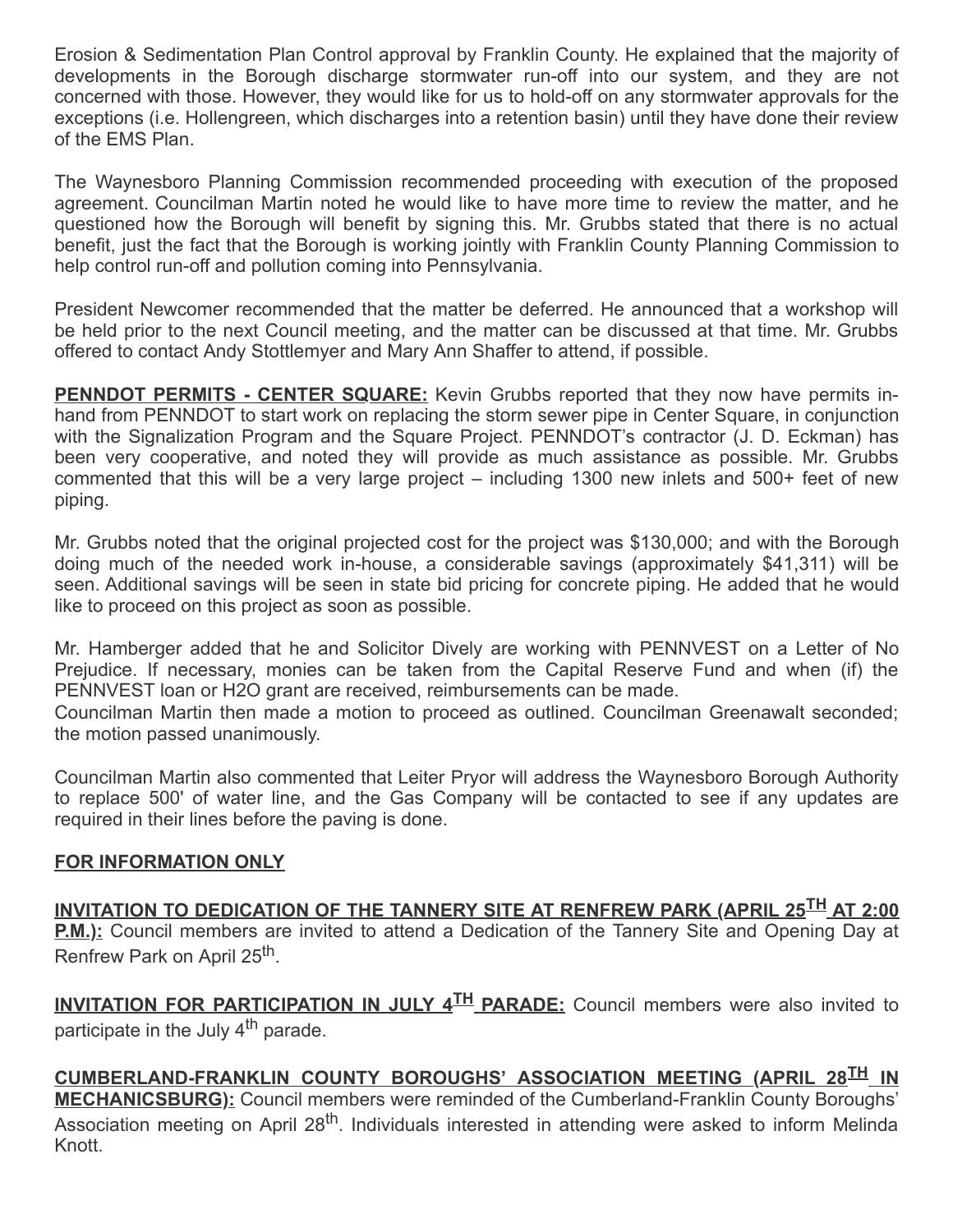INVITATION TO FRANKLIN COUNTY ASSOCIATION OF TOWNSHIP OFFICIALS' ANNUAL **SPRING MEETING (MAY 28, 2009):** Invitations were also received for Council members to attend the Franklin County Association of Township Officials' Annual Spring Meeting on May 28<sup>th</sup> at the Special Events Center in Greencastle.

FRANKLIN COUNTY DRUG TASK FORCE 2009 SPRING BREAKFAST: Council members received an invitation to the Franklin County Drug Task Force's Annual Spring Breakfast on May 8<sup>th</sup> at the Lighthouse Restaurant in Chambersburg.

**WAYNESBOROFEST:** Information was also received regarding the upcoming WaynesboroFest celebration (September 25<sup>th</sup> - October 4<sup>th</sup>, 2009).

**PAY BILLS:** Councilman Mumma made a motion to approve the payment of invoices dated 04/30/09. Councilman Greenawalt seconded.

Councilman Martin questioned the following items –

- Item #10 (PA Health Insurance) why are there two payments with the same date? Mr. Hamberger noted that this pays March and April's payments (April was paid early).
- Item #18 (\$5,500 for K-9 Training) do we pay an officer to take care of our dog and how much? Mayor Starliper responded that the policy approved by Council on 04/19/2000 provides for one-half hour of the regular shift each working day for the purpose of maintaining the dog; on working days when unable to grant the one-half hour and for days off-duty, the officer is to be compensated at the rate of one-half hour for caring for the dog at the federal minimum wage. Councilman Martin requested that a yearly cost figure be provided for the next Council meeting.
- Item #57 (Legal Services) twice the bills? Mr. Hamberger noted that a lot of the bill was for the grant applications.

Because there seemed to be "double payments" being made, Councilman Martin asked if the Borough is behind in paying their bills. Mr. Hamberger replied that "this caught everything up". Councilman Martin asked if they had been behind; and Mr. Hamberger responded that a few were behind, but are now caught up. Councilman Martin then asked why they got behind in paying the bills; and Mr. Hamberger stated "people get behind ... get busy ... get sick".

Councilman Martin continued:

- Item #70 (Craig Friedly \$53,000) there was also quite a large bill several months ago. Mr. Hamberger stated this is to pay for workmens' compensation insurance.
- (PA PERCS) marked as "monthly rental contract" for traffic signals and two payments were made. Mr. Hamberger noted this is a quarterly payment and they are renting 3 or 4 control boxes. Again, Mr. Martin noted that two monthly invoices were paid; and Mr. Hamberger stated that they arrive in different quarters.
- Item #252 (Golf Supplies) where is information reported on how much money came in and where it is spent? Mr. Hamberger noted that he submits a report to the Recreation Board every month. Councilman Martin requested that Council members also receive a copy of that report.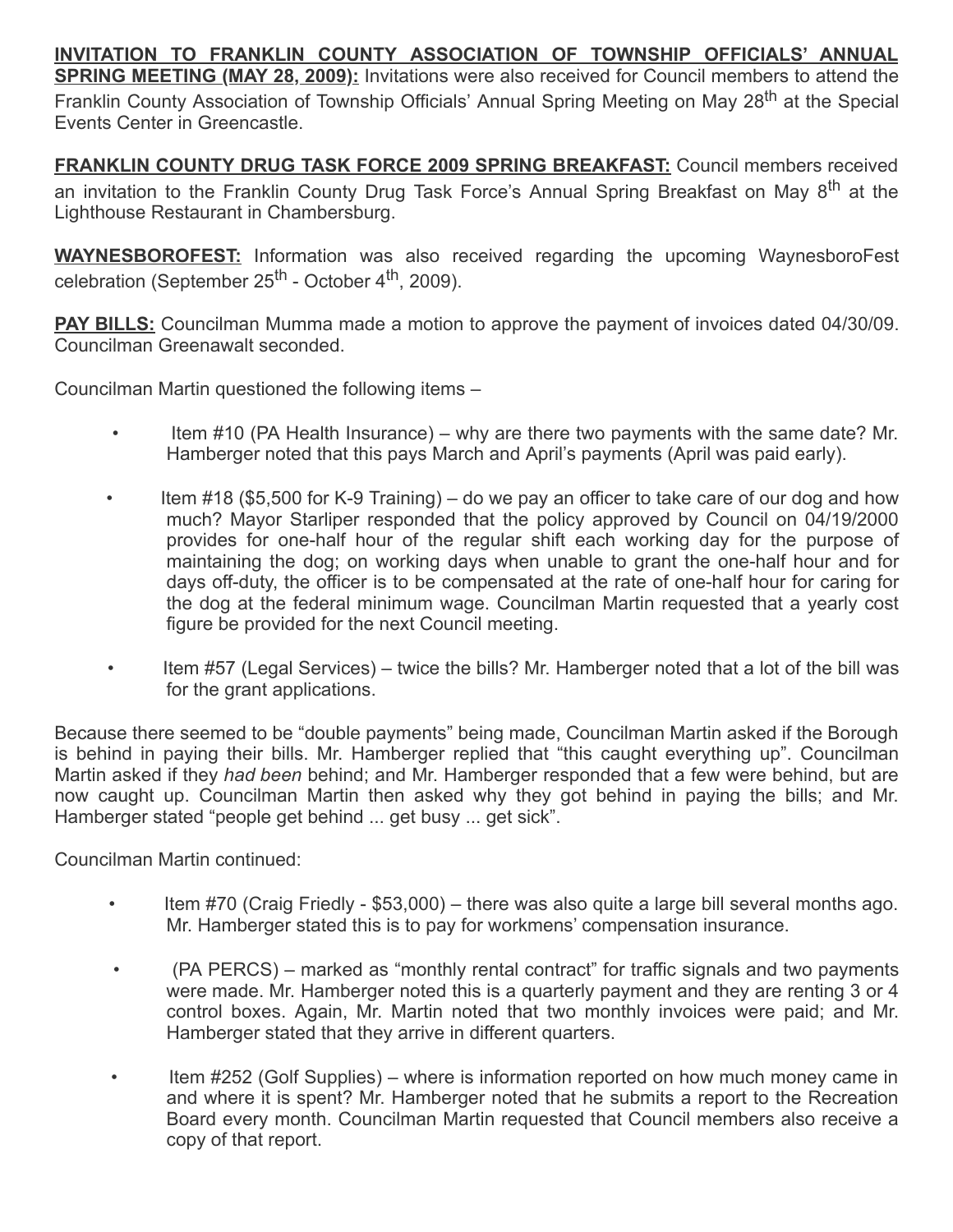Hearing no further questions, a vote was called on the motion to pay the bills. The motion passed unanimously.

**COUNCIL AND STAFF COMMENTS:** Denny Benshoff noted that he and Mr. Hamberger reviewed his budget items, and decided to hold-off on the purchase of a new mower for the park and a utility truck "until things get better". Mr. Hamberger noted that this is possible because of the Borough's new mechanic, Mike Ely, who seems to be "breathing life" into the equipment.

Regarding the "Jake Brake Ordinance", Kevin Grubbs reported that PENNDOT will be conducting an extensive traffic study in the near future. They have requested additional information, and will reply about the location of the proposed signs (primarily all state roads) in several weeks.

Fire Chief Martin asked if any progress had been made on the bell tower at the South Potomac Street Fire Station, as they "take in water" every time it rains. Kevin Grubbs noted that he will obtain estimates from GRC Contractors and Waynesboro Construction Company for the repairs. He explained, however, that the bell tower is in bad shape. Estimates will be written for repair of the roof (with repairs to the bell tower) and repair of the roof (with removal of the bell tower). He noted that this was suggested by an engineer who examined the bell tower, and his analysis will be included with the estimates. He noted that it may be cost-effective to remove the bell tower since it is not being used. Information will be forwarded to Council upon receipt.

Councilman Greenawalt noted that he was pleased with the citizen turn-out for this meeting. He commended Councilman Martin for thinking about replacing the utilities in Center Square prior to PENNDOT's reconstruction project. Mr. Greenawalt added that he is still "hoping for work sessions" to be held. President Newcomer reiterated that a workshop will be held prior to Council's next meeting.

Mayor Starliper noted that he gave comments concerning Mothers Against Drunk Driving (MADD) several meetings ago. He has since met with Representative Todd Rock, District Magistrate Larry Pentz and Judge Richard Walsh about the issue. Representative Rock is co-sponsoring a bill concerning ignition-interlock requirements for repeat offenders and high blood alcohol offenders. He provided a summary of the proposed bill, and encouraged citizens to contact Representative Rock to voice support.

Mayor Starliper also noted that, on Saturday, May 23<sup>rd</sup>, the Make-A-Wish Foundation of South Central Pennsylvania will hold its 7<sup>th</sup> Annual Franklin County Truck Convoy. They will leave Shippensburg, travel through Chambersburg and Greencastle, and are expected to arrive in Waynesboro at approximately 1:10 p.m. He stated that there are generally 50 tractor trailers with Make-a-Wish individuals in the trucks, which is a treat for these young individuals who have serious health problems.

On a personal note, Mayor Starliper thanked Denise Bonura (reporter for The Record Herald) for the "great article" she wrote regarding his daughter in the previous Saturday's newspaper.

Councilman Mumma requested that the Council President call for an executive session to discuss a legal issue. President Newcomer advised members of the public that they were welcome to stay while Council held their executive session, but they would simply be closing the meeting when they returned.

\*Council convened to executive session at 9:21 p.m.

\*\*Council reconvened to regular session at 9:49 p.m. and adjourned the meeting at 9:50 p.m.

Respectfully Submitted,